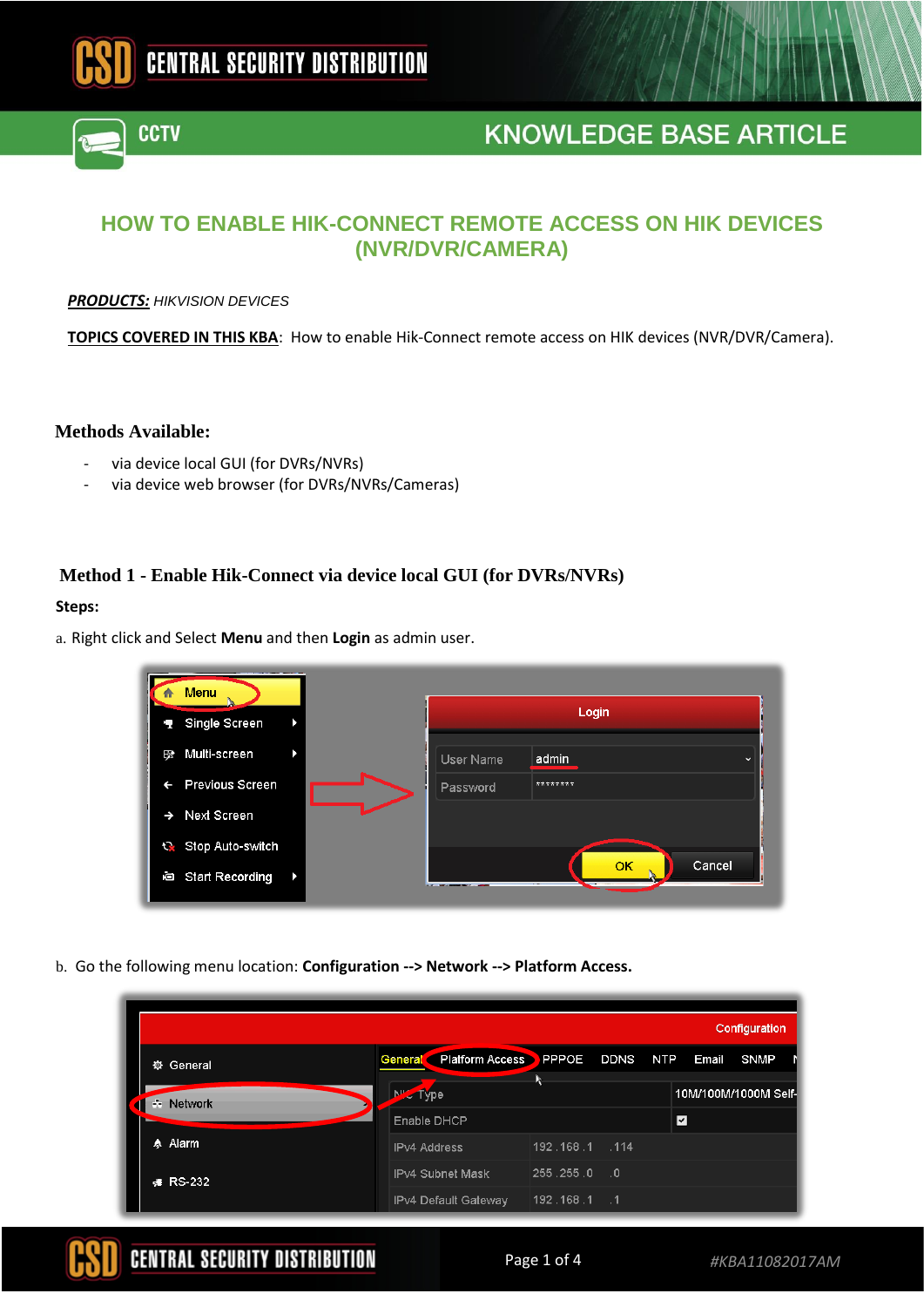



c. Select the **Enable** tick box at the top of the page.

| Configuration  |                                                                                                                 |  |  |  |
|----------------|-----------------------------------------------------------------------------------------------------------------|--|--|--|
| ※ General      | <b>Platform Access</b><br>More Settings<br>PPPOE<br><b>DDNS</b><br><b>NTP</b><br>Email<br><b>NAT</b><br>General |  |  |  |
| - Network      | $\blacktriangledown$<br>Enable<br>$\rightarrow$                                                                 |  |  |  |
| <b>☆ Alarm</b> | <b>Hik-Connect</b><br>Access Type                                                                               |  |  |  |
|                | dev.hik-connect.com<br>$\blacksquare$ Custom<br>Server Address                                                  |  |  |  |
| · Live View    | П<br>Enable Stream Encryption                                                                                   |  |  |  |
| A Exceptions   | <b>LYSXPR</b><br>Verification Code<br>Status<br>Offline                                                         |  |  |  |
| 과 User         |                                                                                                                 |  |  |  |
|                | $\blacktriangleright$<br>Enable                                                                                 |  |  |  |
|                |                                                                                                                 |  |  |  |
| A Live View    | <b>Back</b><br>Apply                                                                                            |  |  |  |

d. You will then need to create a **verification code**.

- 1. Enter a new verification code
- 2. Tick the terms of service box
- 3. Select **'OK'** to save the settings.

|                                                                                 | <b>Terms of Service</b>                                                                                                                              |    |        |  |
|---------------------------------------------------------------------------------|------------------------------------------------------------------------------------------------------------------------------------------------------|----|--------|--|
| Verification Code                                                               | Ï                                                                                                                                                    |    |        |  |
| verification code.                                                              | To enable Hik-Connect service, you need to create a verification code or edit the default                                                            |    |        |  |
|                                                                                 | The Hik-Connect service will require internet access. Please read the "Terms of Service"<br>and the "Privacy Statement" before enabling the service. |    |        |  |
| Please read the "Terms of Service" and the "Privacy Statement" scan the qr code |                                                                                                                                                      |    |        |  |
|                                                                                 |                                                                                                                                                      |    |        |  |
|                                                                                 |                                                                                                                                                      |    |        |  |
|                                                                                 |                                                                                                                                                      | ОК | Cancel |  |

e. Click **'Apply'** after all settings.

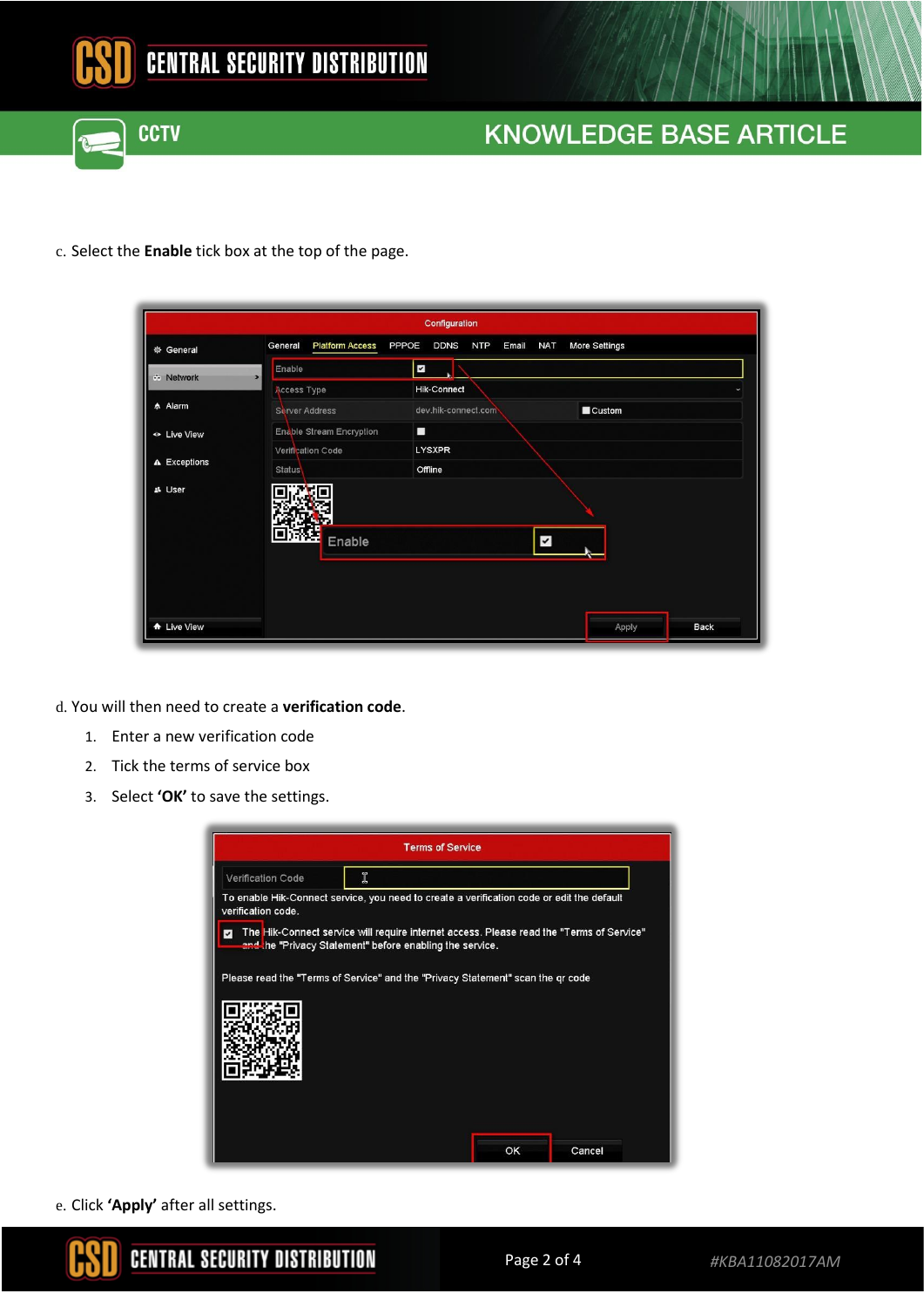

## **Method 2 - Enable Hik-Connect via device web browser (for DVRs/NVRs/Cameras)**

#### **Steps:**

a. **Login** as **admin** user via web browser

**CCTV** 

| admin<br>丄              |
|-------------------------|
| Login                   |
| 'n<br>Φ<br><b>ASTER</b> |

b. Go to the following menu location: **Configuration --> Network --> Advanced Settings --> Platform Access** 

| <b>HIKVISION</b>              | <b>Live View</b>         | Playback<br><b>Iniciare</b>                                                                              | Configuration                    |
|-------------------------------|--------------------------|----------------------------------------------------------------------------------------------------------|----------------------------------|
| Local                         | <b>SNMP</b><br>ЕT        | <b>Platform Access</b><br>Email                                                                          | <b>HTTPS</b><br>802.1x<br>QoS    |
| System                        | Enable                   |                                                                                                          |                                  |
| <b>Network</b>                | Platform Ccess Mode      | <b>Hik-Connect</b>                                                                                       |                                  |
| <b>Basic Settin</b>           | Server IP                | dev.ezviz7.com                                                                                           | Custom $\oslash$<br>$\checkmark$ |
| <b>Advanced Settings</b>      | <b>Register Status</b>   | Offline                                                                                                  |                                  |
| $Q_0$<br>Video/Audio          | <b>Verification Code</b> |                                                                                                          | $\sim$                           |
| $^{\circ}$ $\Lambda$<br>Image |                          | 6 to 12 letters (a to z, A to Z) or<br>numbers (0 to 9), case sensitive. You<br>are recommended to use a |                                  |